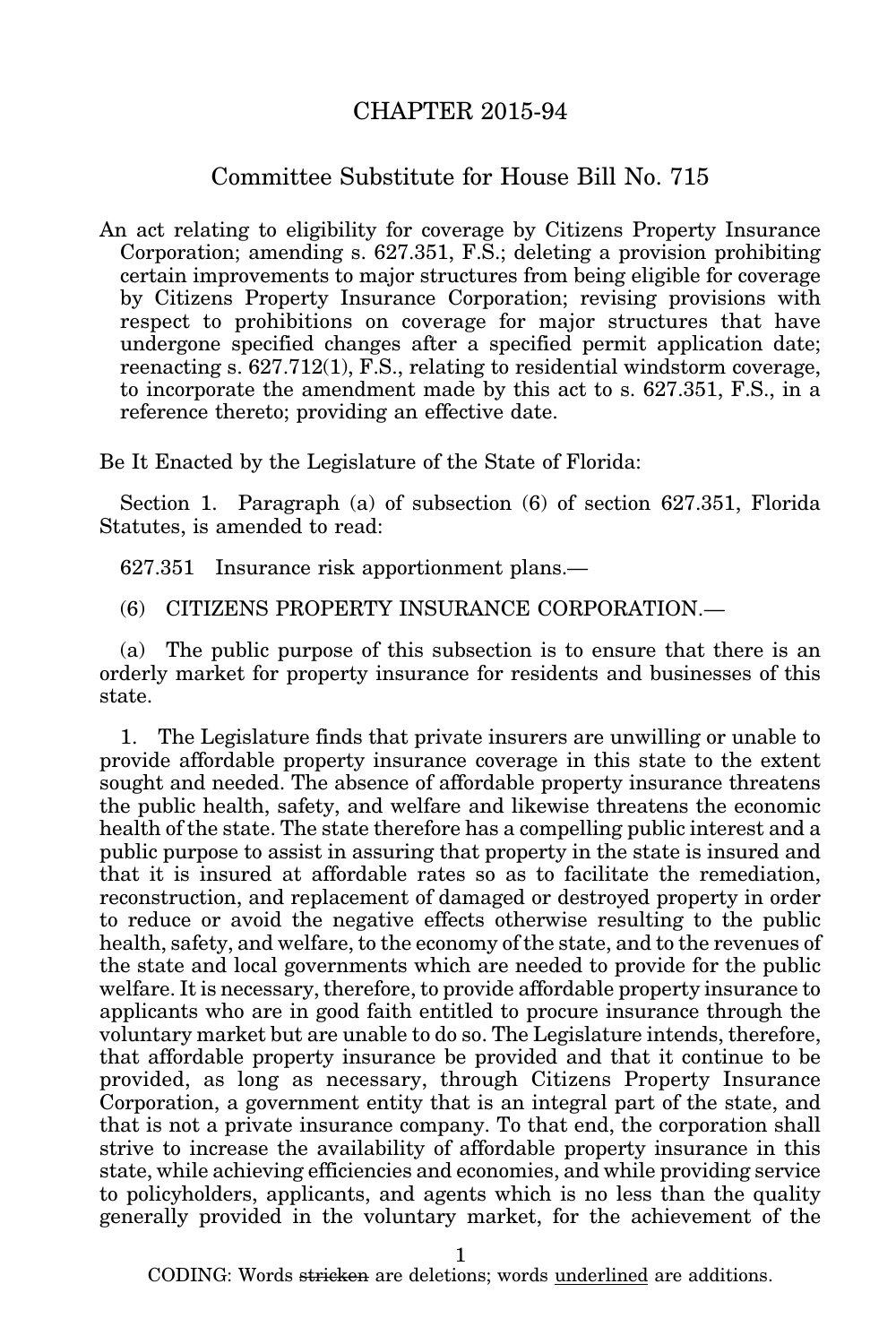foregoing public purposes. Because it is essential for this government entity to have the maximum financial resources to pay claims following a catastrophic hurricane, it is the intent of the Legislature that the corporation continue to be an integral part of the state and that the income of the corporation be exempt from federal income taxation and that interest on the debt obligations issued by the corporation be exempt from federal income taxation.

2. The Residential Property and Casualty Joint Underwriting Association originally created by this statute shall be known as the Citizens Property Insurance Corporation. The corporation shall provide insurance for residential and commercial property, for applicants who are entitled, but, in good faith, are unable to procure insurance through the voluntary market. The corporation shall operate pursuant to a plan of operation approved by order of the Financial Services Commission. The plan is subject to continuous review by the commission. The commission may, by order, withdraw approval of all or part of a plan if the commission determines that conditions have changed since approval was granted and that the purposes of the plan require changes in the plan. For the purposes of this subsection, residential coverage includes both personal lines residential coverage, which consists of the type of coverage provided by homeowner, mobile home owner, dwelling, tenant, condominium unit owner, and similar policies; and commercial lines residential coverage, which consists of the type of coverage provided by condominium association, apartment building, and similar policies.

3. With respect to coverage for personal lines residential structures:

a. Effective January 1, 2014, a structure that has a dwelling replacement cost of \$1 million or more, or a single condominium unit that has a combined dwelling and contents replacement cost of \$1 million or more is not eligible for coverage by the corporation. Such dwellings insured by the corporation on December 31, 2013, may continue to be covered by the corporation until the end of the policy term. The office shall approve the method used by the corporation for valuing the dwelling replacement cost for the purposes of this subparagraph. If a policyholder is insured by the corporation before being determined to be ineligible pursuant to this subparagraph and such policyholder files a lawsuit challenging the determination, the policyholder may remain insured by the corporation until the conclusion of the litigation.

b. Effective January 1, 2015, a structure that has a dwelling replacement cost of \$900,000 or more, or a single condominium unit that has a combined dwelling and contents replacement cost of \$900,000 or more, is not eligible for coverage by the corporation. Such dwellings insured by the corporation on December 31, 2014, may continue to be covered by the corporation only until the end of the policy term.

c. Effective January 1, 2016, a structure that has a dwelling replacement cost of \$800,000 or more, or a single condominium unit that has a combined dwelling and contents replacement cost of \$800,000 or more, is not eligible for coverage by the corporation. Such dwellings insured by the corporation on

2

CODING: Words stricken are deletions; words underlined are additions.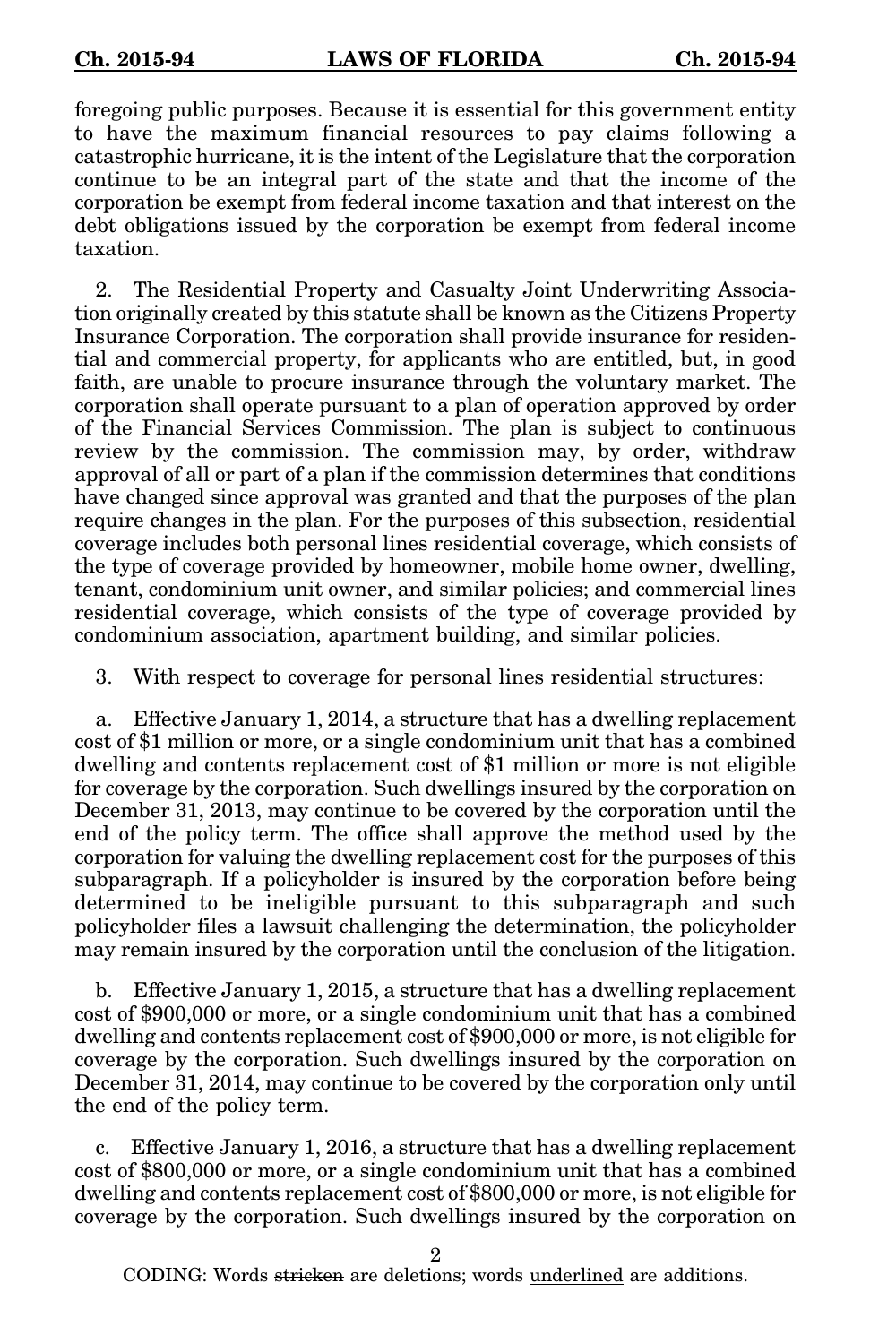December 31, 2015, may continue to be covered by the corporation until the end of the policy term.

d. Effective January 1, 2017, a structure that has a dwelling replacement cost of \$700,000 or more, or a single condominium unit that has a combined dwelling and contents replacement cost of \$700,000 or more, is not eligible for coverage by the corporation. Such dwellings insured by the corporation on December 31, 2016, may continue to be covered by the corporation until the end of the policy term.

The requirements of sub-subparagraphs b.-d. do not apply in counties where the office determines there is not a reasonable degree of competition. In such counties a personal lines residential structure that has a dwelling replacement cost of less than \$1 million, or a single condominium unit that has a combined dwelling and contents replacement cost of less than \$1 million, is eligible for coverage by the corporation.

4. It is the intent of the Legislature that policyholders, applicants, and agents of the corporation receive service and treatment of the highest possible level but never less than that generally provided in the voluntary market. It is also intended that the corporation be held to service standards no less than those applied to insurers in the voluntary market by the office with respect to responsiveness, timeliness, customer courtesy, and overall dealings with policyholders, applicants, or agents of the corporation.

5.a. Effective January 1, 2009, a personal lines residential structure that is located in the "wind-borne debris region," as defined in s. 1609.2, International Building Code (2006), and that has an insured value on the structure of \$750,000 or more is not eligible for coverage by the corporation unless the structure has opening protections as required under the Florida Building Code for a newly constructed residential structure in that area. A residential structure is deemed to comply with this sub-subparagraph if it has shutters or opening protections on all openings and if such opening protections complied with the Florida Building Code at the time they were installed.

b. Any major structure, as defined in s.  $161.54(6)(a)$ , that is newly constructed, or rebuilt, repaired, restored, or remodeled to increase the total square footage of finished area by more than 25 percent, pursuant to for which a permit is applied for on or after July 1, 2015, for new construction or substantial improvement as defined in s.  $161.54(12)$  is not eligible for coverage by the corporation if the structure is seaward of the coastal construction control line established pursuant to s. 161.053 or is within the Coastal Barrier Resources System as designated by 16 U.S.C. ss. 3501-3510.

6. With respect to wind-only coverage for commercial lines residential condominiums, effective July 1, 2014, a condominium shall be deemed ineligible for coverage if 50 percent or more of the units are rented more than eight times in a calendar year for a rental agreement period of less than 30 days.

CODING: Words stricken are deletions; words underlined are additions.